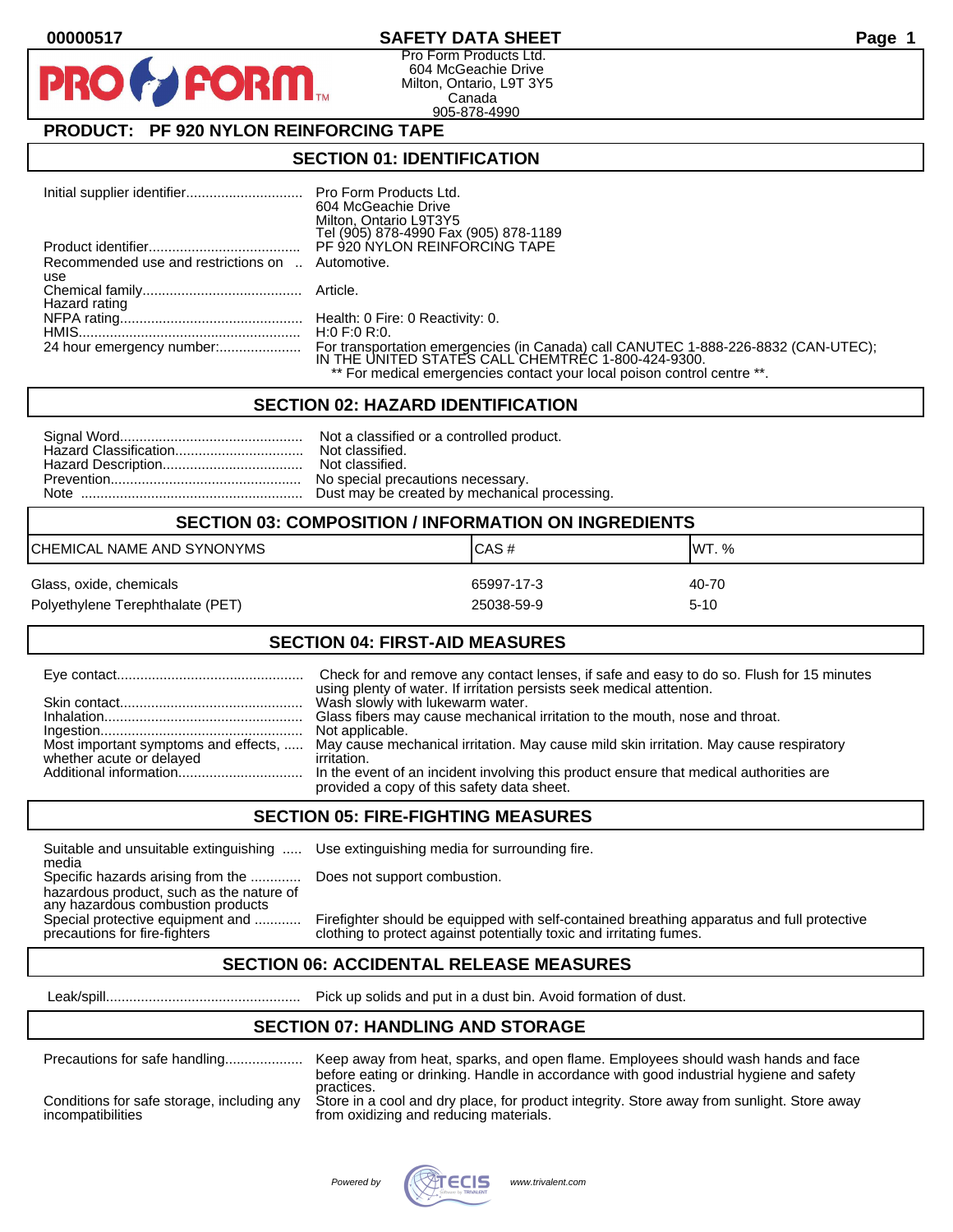### **PRODUCT: PF 920 NYLON REINFORCING TAPE**

# **SECTION 08: EXPOSURE CONTROLS / PERSONAL PROTECTION**

| <b>IINGREDIENTS</b>                     | TWA                                 | <b>ACGIH TLV</b><br><b>STEL</b>                                                                                                                                                                                | IPEL                               | <b>OSHA PEL</b><br><b>STEL</b>     | <b>NIOSH</b><br><b>REL</b>            |
|-----------------------------------------|-------------------------------------|----------------------------------------------------------------------------------------------------------------------------------------------------------------------------------------------------------------|------------------------------------|------------------------------------|---------------------------------------|
| Glass, oxide, chemicals<br>Polyethylene | $5 \text{ mg/m}$<br>Not established | Not established<br>Not established                                                                                                                                                                             | Not established<br>Not established | Not established<br>Not established | 5 mg/m3 total dust<br>Not established |
| Terephthalate (PET)                     |                                     |                                                                                                                                                                                                                |                                    |                                    |                                       |
|                                         |                                     | NIOSH/MSHA-approved dust respirator recommended if the airborne dust concentration is<br>near or exceeds the nuisance dust exposure limits.                                                                    |                                    |                                    |                                       |
|                                         |                                     | Safety glasses with side-shields.                                                                                                                                                                              |                                    |                                    |                                       |
|                                         |                                     | Cotton or natural fibre gloves.<br>Wear adequate protective clothes.                                                                                                                                           |                                    |                                    |                                       |
|                                         |                                     | Safety boots per local regulations.                                                                                                                                                                            |                                    |                                    |                                       |
|                                         |                                     | Educate and train employees on the safe use and handling of the product. Employees                                                                                                                             |                                    |                                    |                                       |
| Appropriate engineering controls        |                                     | should wash their hands and face before eating, drinking, or using tobacco products.<br>Use local exhaust ventilation to maintain air levels below the recommended exposure limits<br>if dusting is a problem. |                                    |                                    |                                       |

### **SECTION 09: PHYSICAL AND CHEMICAL PROPERTIES**

| Appearance/Physical state                      | Solid.                                      |
|------------------------------------------------|---------------------------------------------|
|                                                | Glass yarn scrim with coating and adhesive. |
|                                                | No odour.                                   |
|                                                | Not applicable.                             |
| Vapour pressure (mm Hg)                        | $<$ 0.1 $mm$ Hq.                            |
| Vapour density (air=1)                         | Not applicable.                             |
|                                                | Not applicable.                             |
| Relative Density (Specific Gravity)            | 2.5.                                        |
| Melting / Freezing point (deg C)               | Not applicable.                             |
|                                                | Adhesive is soluble.                        |
| Initial boiling point / boiling range (deg C). | Not applicable.                             |
|                                                | Not applicable.                             |
| Flash point (deg C), method                    | Not applicable.                             |
| Auto ignition temperature (deg C)              | Not applicable.                             |
| Upper flammable limit (% vol)                  | Not applicable.                             |
| Lower flammable limit (% vol)                  | No Data.                                    |
| Partition coefficient — n-octanol/water        | No data.                                    |
|                                                | Non volatile.                               |

# **SECTION 10: STABILITY AND REACTIVITY**

Reactivity .................................................. Avoid heat, sparks and flames. discharge, shock or vibration

Chemical stability...................................... Stable at normal temperatures and pressures. Will not occur under normal temperature and pressure. Keep away from heat. Incompatible with strong oxidizers. Water.

Oxides of carbon (CO,CO2). Hydrocarbons. Oxides of nitrogen.

# **SECTION 11: TOXICOLOGICAL INFORMATION**

| IINGREDIENTS                     |                                                                                                                                                                                                                                  | <b>LC50</b>                                                                     | LD50          |
|----------------------------------|----------------------------------------------------------------------------------------------------------------------------------------------------------------------------------------------------------------------------------|---------------------------------------------------------------------------------|---------------|
| Glass, oxide, chemicals          |                                                                                                                                                                                                                                  | No data                                                                         | No data       |
| Polyethylene Terephthalate (PET) |                                                                                                                                                                                                                                  | Not available                                                                   | Not available |
|                                  | Inhalation. Eye contact. Skin contact.<br>Dust may irritate the eyes. Inhalation may cause respiratory tract irritation.<br>Nuisance dust, avoid chronic inhalation. Prolonged contact may cause mild irritation and<br>itching. |                                                                                 |               |
|                                  | IARC determined that the data from both human and animal studies was inadequate to<br>classify continuous filament glass fibers as carcinogenic to humans.                                                                       |                                                                                 |               |
|                                  |                                                                                                                                                                                                                                  | No data on reproductive effects were found in the literature sources consulted. |               |